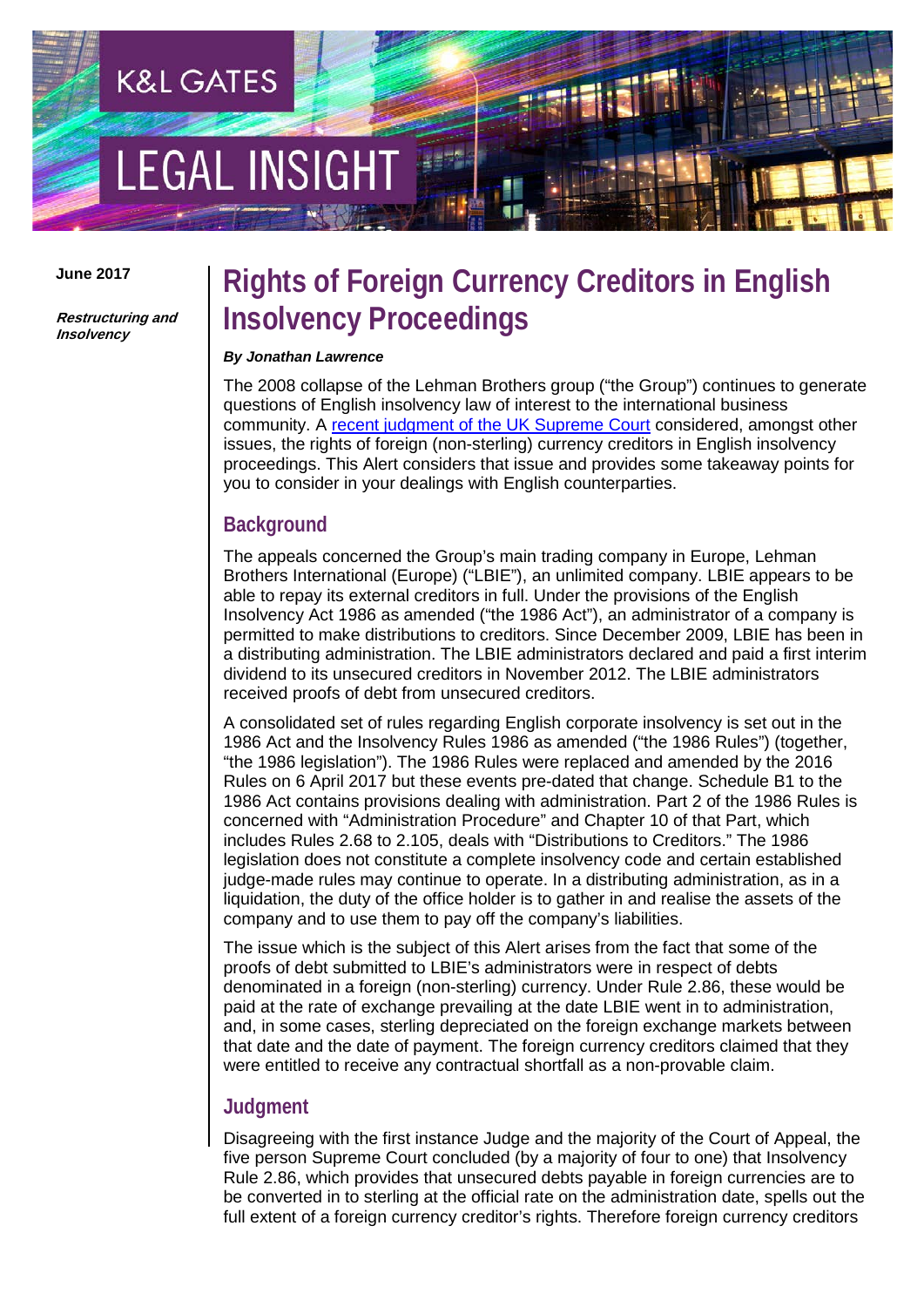#### **Rights of Foreign Currency Creditors in English Insolvency Proceedings**

cannot claim as a non-provable debt the difference between the sterling value of the debt at the administration date and that at the date the debt was paid.

This is consistent with the conclusion reached in reports produced prior to the 1986 legislation. It is also supported by the fact that the contrary conclusion would lead to a one-way option in favour of the foreign currency creditors and that, in contrast to proofs for certain other debts, there is no provision in the 1986 Rules for their adjustment. It was dangerous to rely on judicial commentary regarding a previous and historic insolvency code. Lord Clarke was the dissenting judge on this issue.

On the wider issue whether the payment in full of a proved debt satisfies the underlying contractual debt, by a majority of three to two the Supreme Court inclined to the view that it is inconsistent with Chapter 10 of Part 2 of the 1986 Rules, and the natural meaning of Rule 2.72(1), that a debt met in full nonetheless has a component which is capable of resurrection. Lord Sumption was inclined to disagree on this issue and Lord Clarke agreed with him.

#### **Detailed Consideration**

Lord Neuberger, the President of the Supreme Court, delivered the main judgement. Where sterling has depreciated relative to the relevant currency since the company went into administration or liquidation, a foreign currency creditor who is paid out on his proof will have received less at the time of payment than he would have been contractually entitled to receive. Accordingly, it was hard to disagree with the argument that, if it turns out that there is a surplus, it would be commercially unjust to distribute it to the members without first making good the shortfall suffered by the foreign currency creditor.

However, in a report that proceeded the 1986 legislation, the relevant committee explained that "a primary purpose of the winding up of an insolvent company [is] to ascertain the company's liabilities at a particular date" and "strongly recommend[ed] that any future Insolvency Act should expressly provide that the conversion of debts in foreign currencies should be effected as at the date of the commencement of the relevant insolvency proceedings". Importantly for present purposes, the report then stated that "we take the same view as the Law Commission (Working Paper No 80) that conversion as at that date should continue to apply, even if the debtor is subsequently found to be solvent", and adding that "[t]o apply a later conversion date only in the case where the exchange rate has moved to the advantage of the creditor, but (necessarily) not where it had moved against him, would, in our view, be discriminatory and unacceptable". The Law Commission is an independent body set up by the UK Parliament to keep the law of England and Wales under review and to recommend reforms.

The Law Commission referred to the alternative suggestion that "conversion of a foreign currency obligation into sterling … be effected at the latest practicable date which would seem to be each occasion on which it is decided to declare and pay a dividend". While accepting that there were arguments both ways, the Law Commission rejected that alternative suggestion and stated that it "remain[ed] of the view which [was] expressed in the working paper".

Accordingly, it is quite clear that the relevant committee and the Law Commission each carefully addressed this very issue during the five years leading up to the 1986 insolvency legislation, and reached the clearly expressed and firmly held conclusion that foreign currency claims should be dealt with in this way in solvent, as well as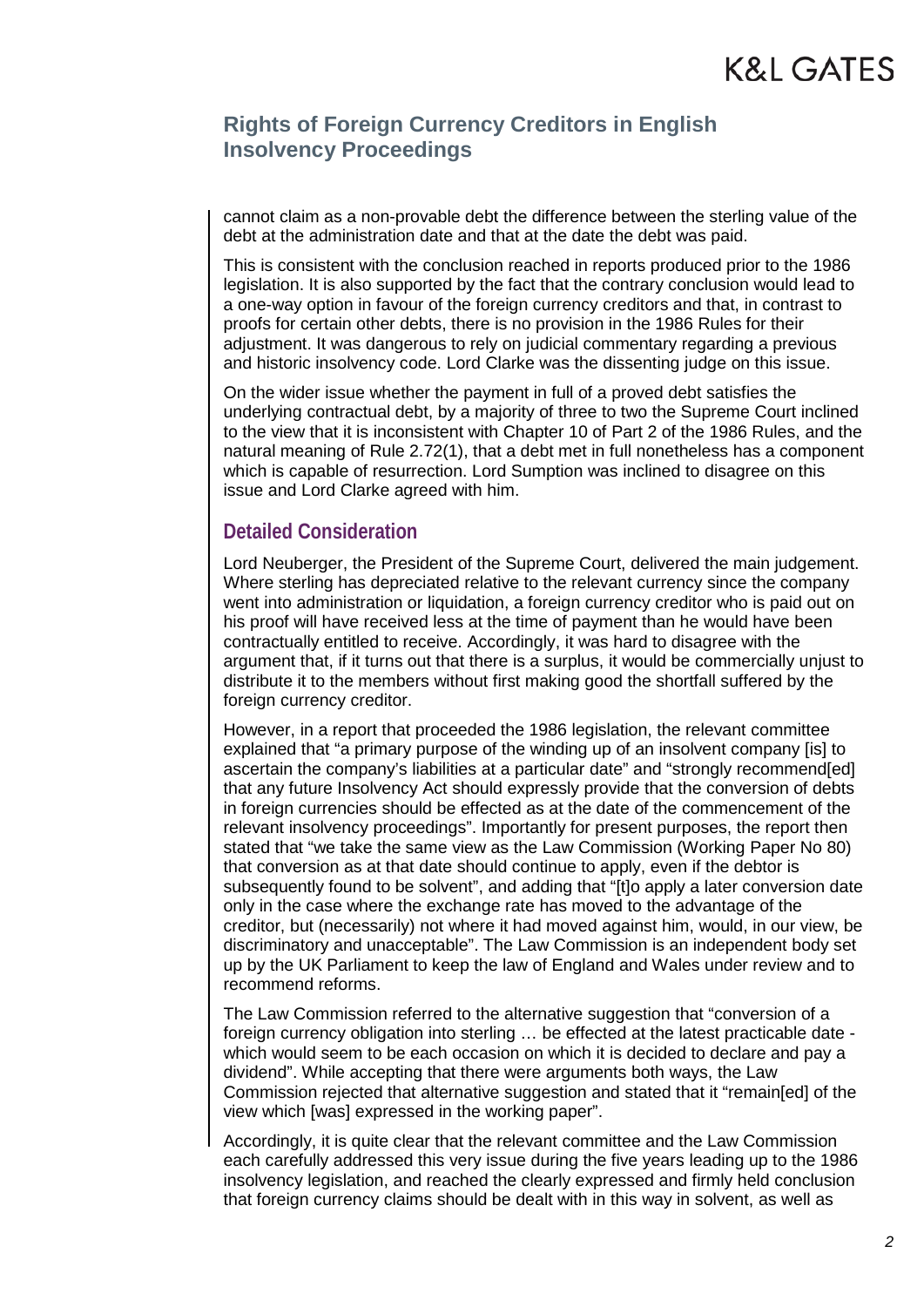#### **Rights of Foreign Currency Creditors in English Insolvency Proceedings**

insolvent, liquidations. Indeed, the very fact that rule 4.91 (which was in the 1986 Rules from their inception, and applies to liquidations) is and was expressed as it is (i.e. effectively the same as Rule 2.86) strongly suggests that the 1986 legislation was intended, on this aspect, to follow the views expressed in the committee and the Law Commission.

In addition, the notion of foreign currency creditors having a possible second bite also appears to be inconsistent with one of the purposes of the 1986 legislation, namely to "simplify" the insolvency process. It was inconsistent with the drive for simplicity that this simple one-stage approach to conversion should be replaced by a potential twostage process, particularly when there is no provision in the 1986 legislation which can possibly be said even to hint at such a process.

It is common ground that, if sterling appreciates against the foreign currency in which the debt is denominated after the date of administration, Rule 2.86 would work to the benefit of the foreign currency creditor. Rule 2.86 would in effect operate as a oneway option on the currency markets in a foreign currency creditor's favour: a classic case of "heads I win, tails I don't lose". An opposing argument would mean that foreign currency creditors are treated more favourably than partly secured creditors or contingent creditors, in respect of whom the 1986 Rules provide for post-proof adjustments either way.

It is true that there are statements of high judicial authority which can be cited to support the notion that a contractual claim can survive the payment in full of a proof based on that claim. However, in none of those cases was that question being addressed or even considered. It appeared to Lord Neuberger that there is a strong case for saying that it would be inconsistent with the general thrust of Chapter 10 of Part 2 (or indeed Chapter 9 of Part 4) of the 1986 Rules that a debt, which has been the subject of a proof that has been met in full, nonetheless includes a component which is somehow capable of resurrection. There are provable debts and nonprovable debts, but he considered that it is inherently rather unlikely that the legislature intended that there could be a class of debts which, while wholly provable, may nonetheless transpire to have a non-provable element. In other words, the notion of a category of hybrid debt with a presently provable element and a contingently unprovable element seems improbable, particularly bearing in mind that the 1986 legislation was intended to simplify and that its policy was to render as many debts as possible provable.

Many of the rules contained in Chapter 10 of Part 2 (and the equivalent rules relating to liquidations in Chapter 9 of Part 4 of the 1986 Rules) appeared to Lord Neuberger to support the notion that a proving creditor should be treated as having had his contractual rights fully satisfied once he is paid out in full on his proof.

Where a creditor proves for a debt, his contractual rights as a creditor are satisfied if his proof is paid in full. By submitting a proof, a creditor is seeking "to recover his debt in whole or in part". The words "or in part" plainly refer to a case where part of the debt is protected by security, a possibility which is specifically catered for in Rules 2.83, 2.93 and 2.94.

The suggestion that an unsecured foreign currency creditor who proves for the totality of the sum which he is owed at the time of his proof is seeking to recover only "part" of his debt appeared to Lord Neuberger to be self-evidently wrong. Accordingly, he thought that the natural import of Rule 2.72 (and the similarly worded Rule 4.73 in the case of liquidations) is that, save where the debt is partially secured, a creditor is treated as seeking to recover his debt "in whole" when he proves. If that